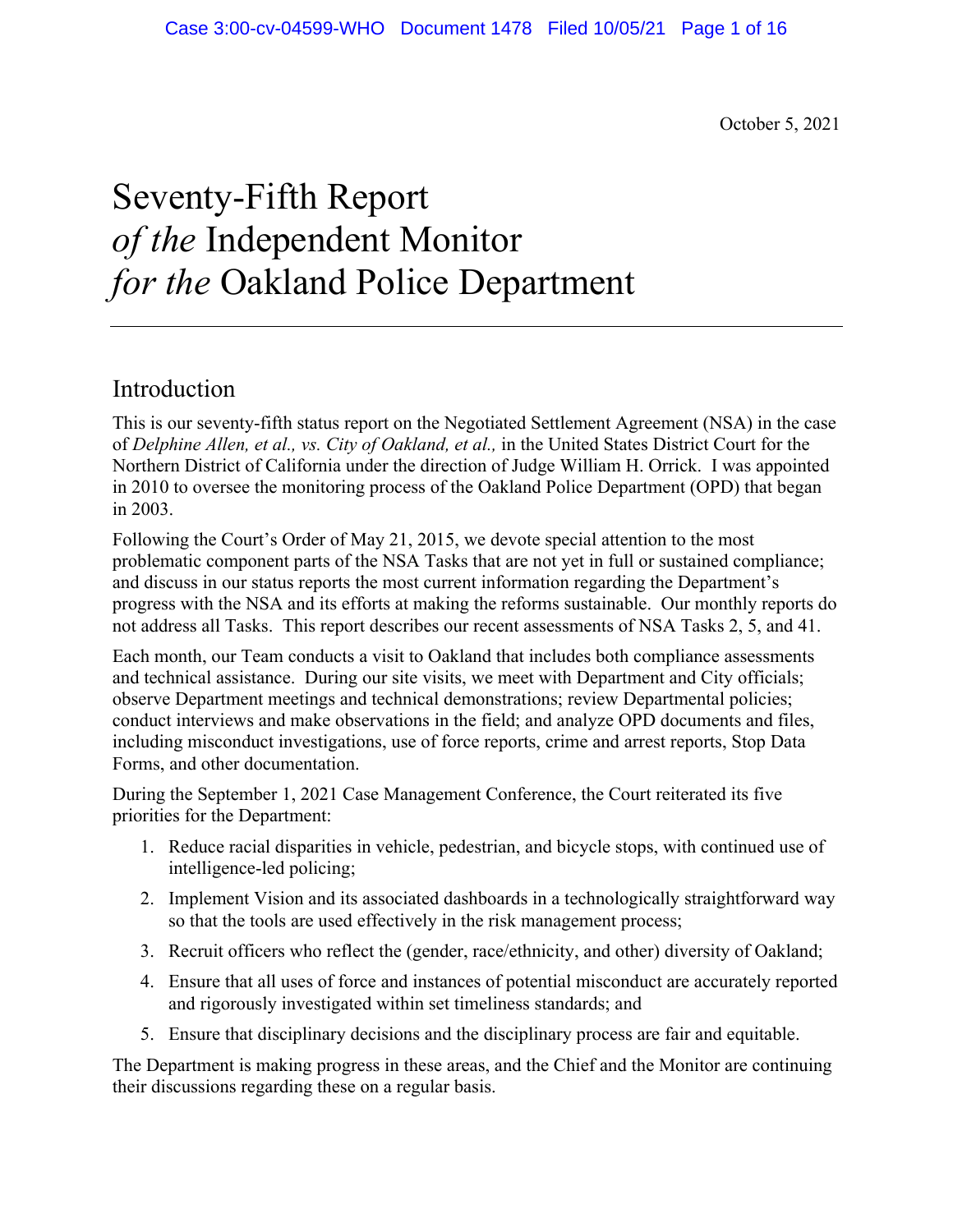Seventy-Fifth Report of the Independent Monitor for the Oakland Police Department October 5, 2021 Page 2 of 16

## *Focused Task Assessments*

## Task 2: Timeliness Standards and Compliance with IAD Investigations

#### **Requirements:**

*Fairness to complainants, members/employees and the public requires that internal investigations be completed in a timely fashion.* 

- *1. On or before December 1, 2003, OPD shall develop policies regarding timeliness standards for the completion of Internal Affairs investigations, administrative findings and recommended discipline.*
- *2. Compliance with these timeliness standards shall be regularly monitored by IAD command and the Department's command staff. If IAD experiences an unusual proliferation of cases and/or workload, IAD staffing shall be increased to maintain timeliness standards.*

(Negotiated Settlement Agreement III. B.)

#### **Relevant Policy:**

OPD most recently revised Departmental General Order M-03, *Complaints Against Department Personnel and Procedures*, on December 22, 2017.

#### **Commentary:**

**Task 2.1** requires that internal investigations (IAD and Division Level) – including review, approval, findings, and discipline – be completed in accordance with the timeliness standards developed by OPD. To assess this subtask, we reviewed a list of all internal investigations resulting in formal findings (unfounded, sustained, exonerated, or not sustained) that were approved in April, May, and June 2021, and calculated the number of days between the complaint date and the approval date for each case. We excluded from the dataset cases that were administratively closed, those that involved on-duty traffic accidents or service complaints, and those that did not involve Manual of Rules (MoR) violations. We segregated the remaining cases into Class I or Class II categories. If a case involved at least one alleged Class I violation, we classified it as Class I.

At least 85% of Class I misconduct investigations and at least 85% of Class II misconduct investigations must be completed within 180 days to be considered timely. Per DGO M-03, Class I offenses "are the most serious allegations of misconduct and, if sustained, shall result in disciplinary action up to and including dismissal and may serve as the basis for criminal prosecution." Class II offenses include "all minor misconduct offenses."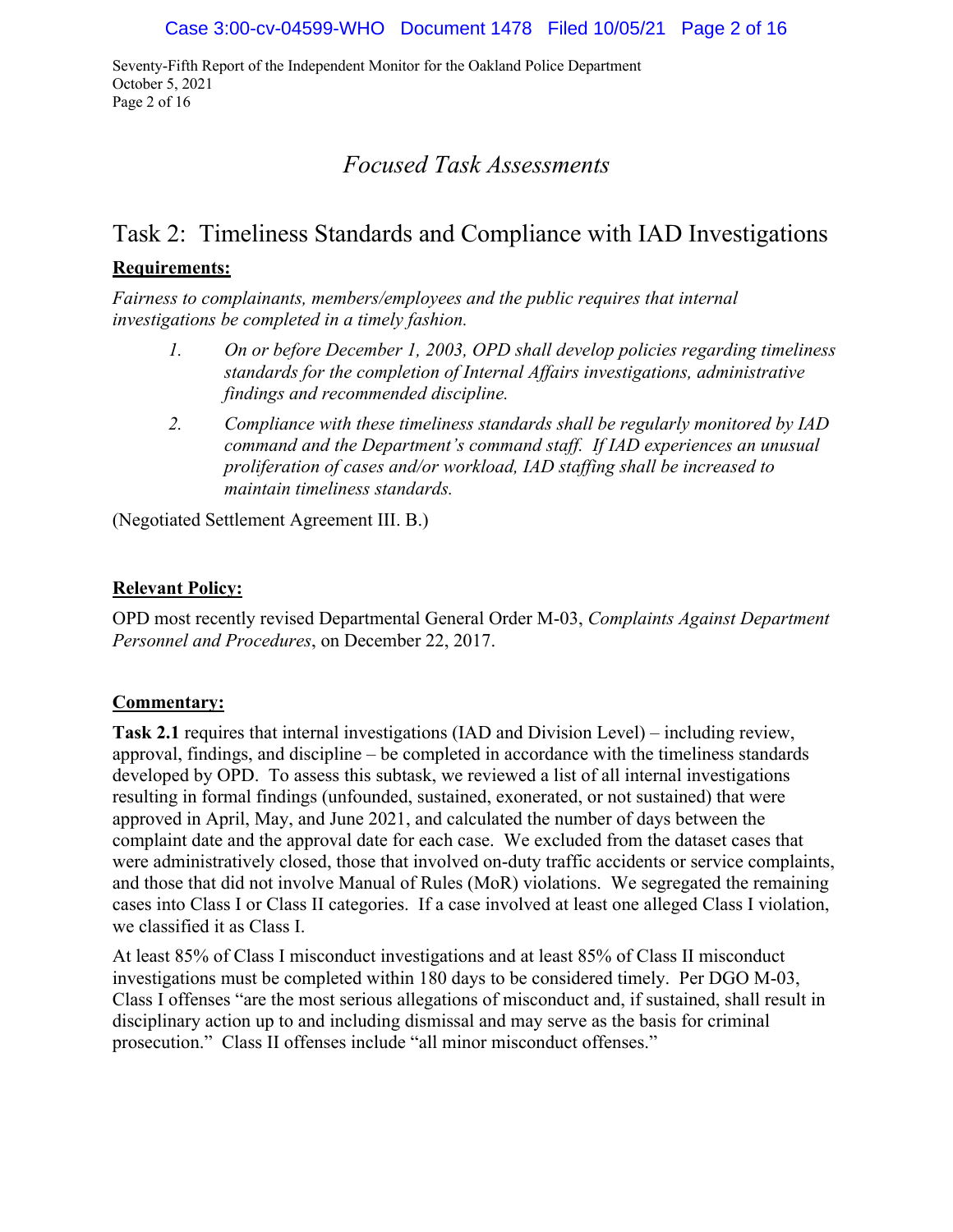Seventy-Fifth Report of the Independent Monitor for the Oakland Police Department October 5, 2021 Page 3 of 16

For the purposes of this assessment, we calculated the number of days between the complaint receipt date and the approval date. The complaint date is the date on which the Department first becomes aware of a complaint – whether it is lodged by a community member or internally generated. We removed from the denominator cases that were delayed due to tolling (held in abeyance in accordance with one of the provisions of Government Code Section 3304) or cases in which OPD's failure to meet 180-day timeliness requirement resulted only from delays in the Community Police Review Agency (CPRA) completing its concurrent investigations. Of the 65 applicable Class I cases we reviewed for this assessment, only 49, or 75%, were in compliance with established timelines. This demonstrates improvement from our last review of Task 2, when we found that 54% of Class I cases were in compliance with established timelines.

Of the 104 applicable Class II cases we reviewed, 85, or 82%, were in compliance with established timelines. This is the same compliance percentage we found for Class II cases during our last review of Task 2.

Per DGO M-03, "In cases with a sustained finding, the discipline recommendation process shall be completed within 30 calendar days of the sustained finding." We reviewed all 23 cases including a total of 59 sustained findings that were approved in April, May, and June 2021; six cases involved multiple sustained findings. All but one (196%) of these 23 cases were in compliance with established discipline timelines.

OPD is not in compliance with Task 2.1.

Task 2.2 requires that IAD and OPD command staff regularly monitor compliance with these timeliness standards. The primary responsibility for monitoring compliance with timeliness standards rests with IAD, whether investigations are conducted by IAD personnel or via Division-level investigation. As part of this monitoring, the IAD Commander discusses pending deadlines for key open investigations during IAD's weekly meetings with the Chief; the deadlines are also reflected in written agendas for these meetings. A Monitoring Team representative regularly attends these weekly meetings. IAD also occasionally, as needed, emails individual reminders on cases approaching due dates to investigators and their supervisors. The Department is in compliance with Task 2.2.

Task 2.3 requires that if IAD experiences an unusual proliferation of cases and/or workload, IAD staffing be increased to maintain timeliness standards. We routinely request and receive updates on IAD staffing levels during our site visits.

| Task 2 compliance status<br>Not in compliance |  |
|-----------------------------------------------|--|
|-----------------------------------------------|--|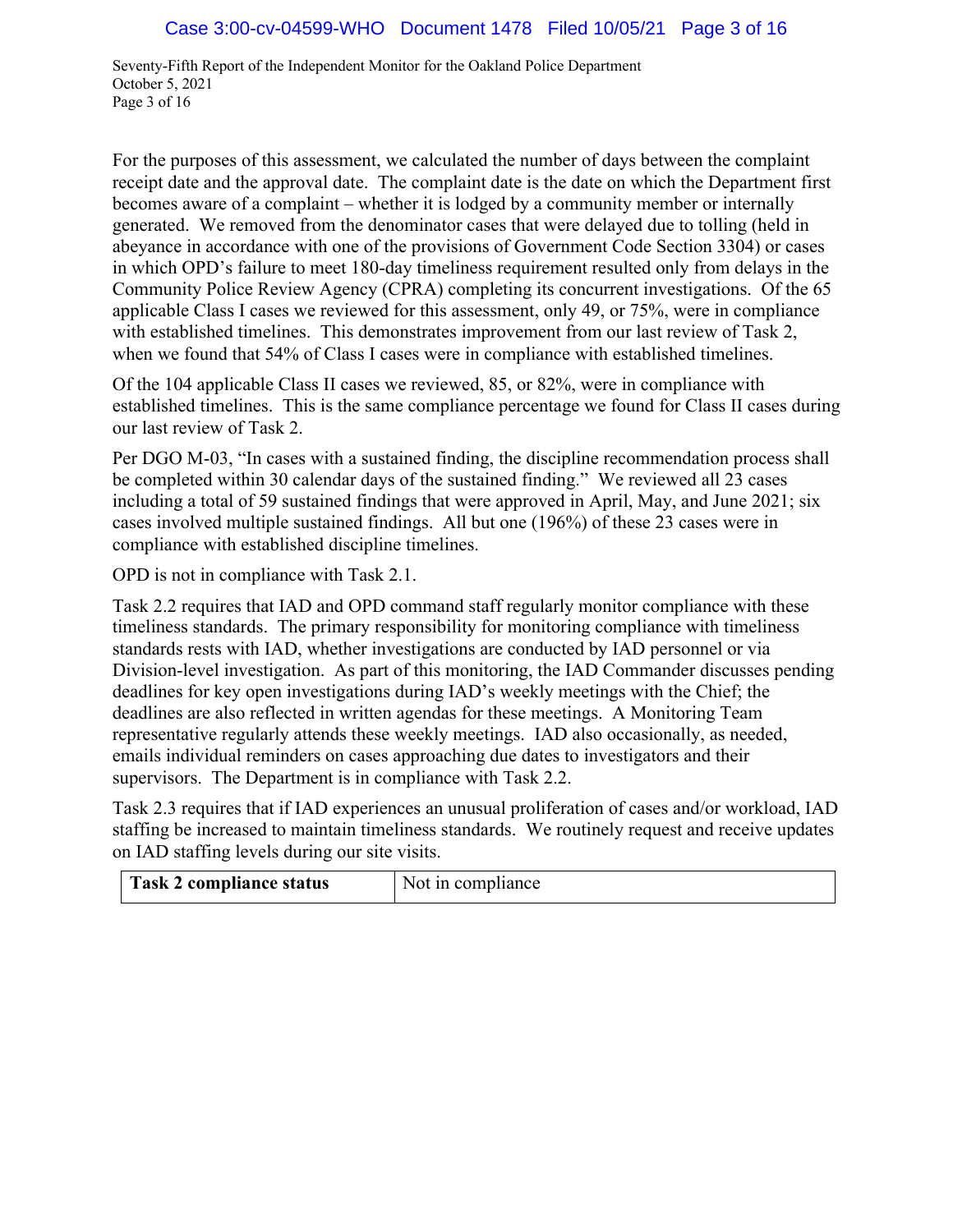Seventy-Fifth Report of the Independent Monitor for the Oakland Police Department October 5, 2021 Page 4 of 16

## Task 5: Complaint Procedures for IAD

#### **Requirements:**

- *1. On or before December 1, 2003, OPD shall develop a policy so that, OPD personnel who become aware that a citizen wishes to file a complaint shall bring such citizen immediately, or as soon as circumstances permit, to a supervisor or IAD or summon a supervisor to the scene. If there is a delay of greater than three (3) hours, the reason for such delay shall be documented by the person receiving the complaint. In the event that such a complainant refuses to travel to a supervisor or to wait for one, the member/employee involved shall make all reasonable attempts to obtain identification, including address and phone number, as well as a description of the allegedly wrongful conduct and offending personnel, from the complainant and any witnesses. This information, as well as a description of the complaint, shall immediately, or as soon as circumstances permit, be documented on a Complaint Form and submitted to the immediate supervisor or, in his/her absence, the appropriate Area Commander, and shall be treated as a complaint. The supervisor or appropriate Area Commander notified of the complaint shall ensure the Communications Division is notified and forward any pertinent documents to the IAD.*
- *2. An on-duty supervisor shall respond to take a complaint received from a jail inmate taken into custody by OPD, who wishes to make a complaint of Class I misconduct contemporaneous with the arrest. The supervisor shall ensure the Communications Division is notified and forward any pertinent documents to the IAD. All other misconduct complaints by a jail inmate shall be handled in the same manner as other civilian complaints.*
- *3. In each complaint investigation, OPD shall consider all relevant evidence, including circumstantial, direct and physical evidence, and make credibility determinations, if feasible. OPD shall make efforts to resolve, by reference to physical evidence, and/or use of follow-up interviews and other objective indicators, inconsistent statements among witnesses.*
- *4. OPD shall develop provisions for the permanent retention of all notes, generated and/or received by OPD personnel in the case file.*
- *5. OPD shall resolve each allegation in a complaint investigation using the "preponderance of the evidence" standard. Each allegation shall be resolved by making one of the following dispositions: Unfounded, Sustained, Exonerated, Not Sustained, or Administrative Closure. The Department shall use the following criteria for determining the appropriate disposition:*
	- *a. Unfounded: The investigation disclosed sufficient evidence to determine that the alleged conduct did not occur. This finding shall also apply when individuals named in the complaint were not involved in the alleged act.*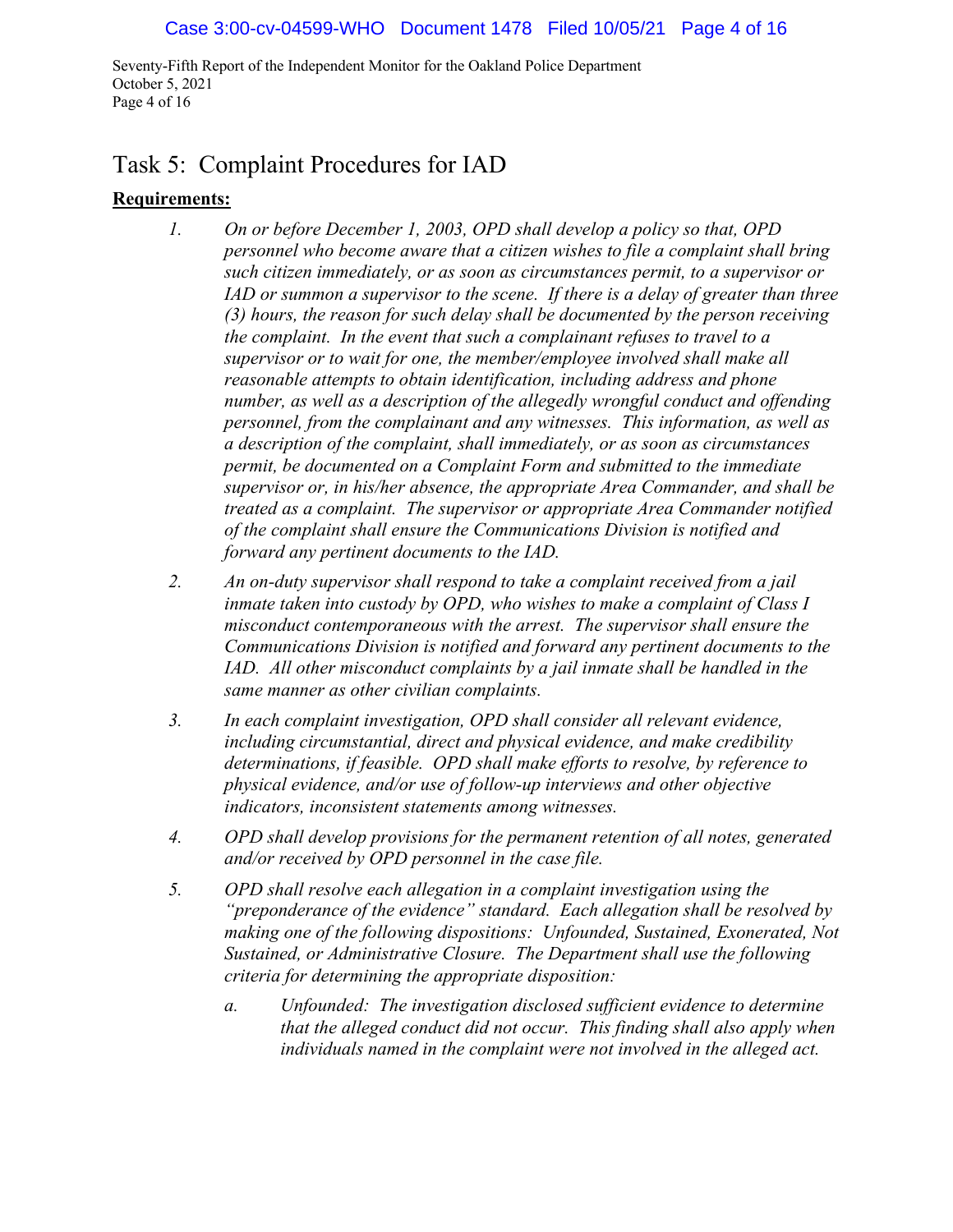Seventy-Fifth Report of the Independent Monitor for the Oakland Police Department October 5, 2021 Page 5 of 16

- *b. Sustained: The investigation disclosed sufficient evidence to determine that the alleged conduct did occur and was in violation of law and/or Oakland Police Department rules, regulations, or policies.*
- *c. Exonerated: The investigation disclosed sufficient evidence to determine that the alleged conduct did occur, but was in accord with law and with all Oakland Police Department rules, regulations, or policies.*
- *d. Not Sustained: The investigation did not disclose sufficient evidence to determine whether or not the alleged conduct occurred.*
- *e. Administrative Closure: The investigation indicates a service complaint, not involving an MOR violation, was resolved without conducting an internal investigation; OR*
- *f. To conclude an internal investigation when it has been determined that the investigation cannot proceed to a normal investigative conclusion due to circumstances to include but not limited to the following:* 
	- *1) Complainant wishes to withdraw the complaint and the IAD Commander has determined there is no further reason to continue the investigation and to ensure Departmental policy and procedure has been followed;*
	- *2) Complaint lacks specificity and complainant refuses or is unable to provide further clarification necessary to investigate the complaint;*
	- *3) Subject not employed by OPD at the time of the incident; or*
	- *4) If the subject is no longer employed by OPD, the IAD Commander shall determine whether an internal investigation shall be conducted.*
	- *5) Complainant fails to articulate an act or failure to act, that, if true, would be an MOR violation; or*
	- *6) Complaints limited to California Vehicle Code citations and resulting tows, where there is no allegation of misconduct, shall be referred to the appropriate competent authorities (i.e., Traffic Court and Tow Hearing Officer).*
- *g. Administrative Closures shall be approved by the IAD Commander and entered in the IAD Complaint Database.*
- *6. The disposition category of "Filed" is hereby redefined and shall be included under Administrative Dispositions as follows:*
	- *a. An investigation that cannot be presently completed. A filed investigation is not a final disposition, but an indication that a case is pending further developments that will allow completion of the investigation.*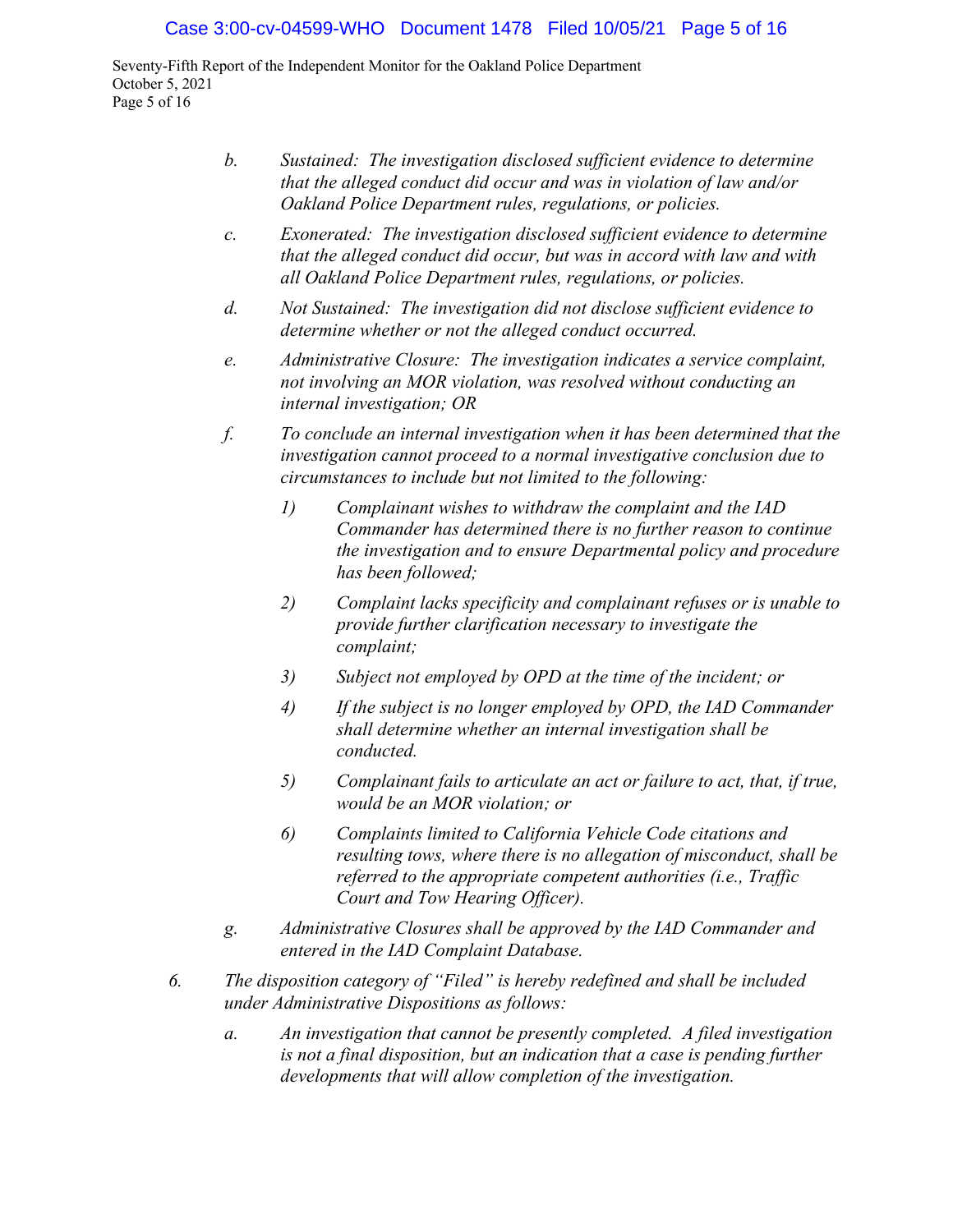Seventy-Fifth Report of the Independent Monitor for the Oakland Police Department October 5, 2021 Page 6 of 16

- *b. The IAD Commander shall review all filed cases quarterly to determine whether the conditions that prevented investigation and final disposition have changed and may direct the closure or continuation of the investigation.*
- *7. Any member or employee who is a subject of an internal investigation, as well as any other member or employee on the scene of an incident at which misconduct*  has been alleged by a complainant, shall be interviewed and a recorded statement *taken. However, investigators, with the approval of an IAD Commander, are not required to interview and/or take a recorded statement from a member or employee who is the subject of a complaint or was on the scene of the incident when additional information, beyond that already provided by the existing set of facts and/or documentation, is not necessary to reach appropriate findings and conclusions.*

(Negotiated Settlement Agreement III. E.)

#### **Relevant Policy:**

There are six Departmental policies that incorporate the requirements of Task 5: Department General Order M-03, *Complaints Against Department Personnel and Procedures* (published December 6, 2005 and revised most recently on August 22, 2013); Communications Division Policy & Procedures C-02, *Receiving and Logging Complaints Against Personnel and Use of Force Incidents* (published April 6, 2007); Training Bulletin V-T.1, *Internal Investigation Procedure Manual* (published June 1, 2006); Special Order 8270, *Booking of Prisoners at the Glenn E. Dyer Detention Facility* (published June 24, 2005); Special Order 8565, *Complaints Against Department Personnel* (published May 11, 2007); and IAD Policy & Procedures 05-02, *IAD Investigation Process* (published December 6, 2005). In addition, NSA stipulations issued on December 12, 2005 and March 13, 2007 incorporate the requirements of this Task.

#### **Commentary:**

Task 5 consists of several subtasks, briefly described below. Based on OPD's compliance history with many of the subtasks, not all are being actively monitored at this time.

**Task 5.1** requires that when a citizen wishes to file a complaint, the citizen is brought to a supervisor or IAD, or a supervisor is summoned to the scene. **Task 5.2** requires that if there is a delay of greater than three hours in supervisory response, the reason for the delay must be documented. **Task 5.3** requires that where a complainant refuses to travel to a supervisor, or wait for one, personnel make all reasonable attempts to obtain specific information to assist in investigating the complaint. **Task 5.4** requires that specific information be documented on a complaint form and submitted to the immediate supervisor or, in his/her absence, the appropriate Area Commander. **Task 5.5** requires that the supervisor or Area Commander notify Communications and forward any pertinent documents to IAD.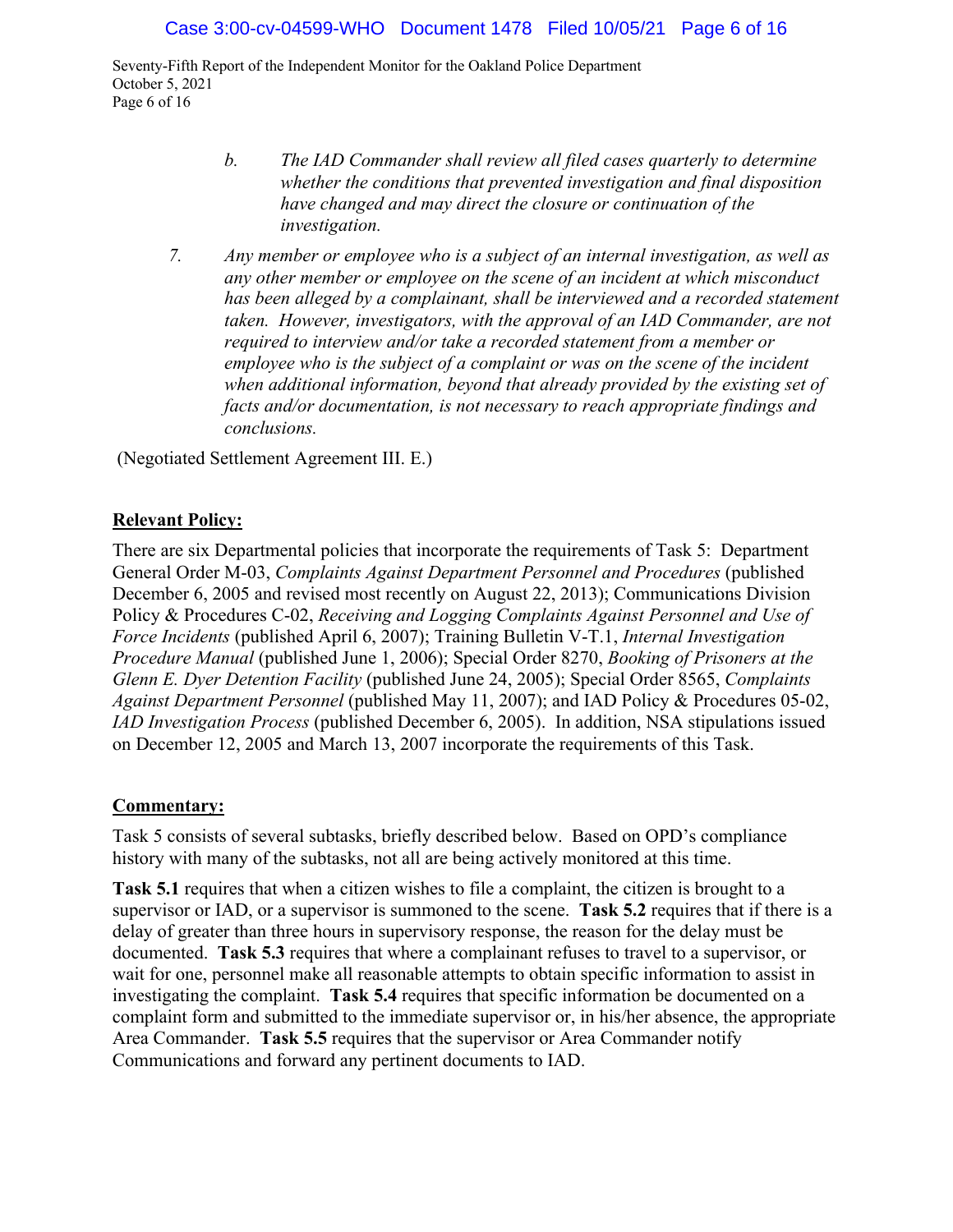Seventy-Fifth Report of the Independent Monitor for the Oakland Police Department October 5, 2021 Page 7 of 16

To assess compliance with Tasks 5.1 through 5.5, we reviewed the Daily Incident Logs (DILs) prepared by the Communications Division and forwarded to IAD each business day. The DIL form has been modified several times during our tenure to elicit "forced responses" that gather all of the information required to evaluate compliance with these Tasks. These modifications have significantly enhanced OPD's ability to document compliance by properly filling out and distributing the logs, and compliance rates with these subtasks have been near 100% for several years. Consequently, we no longer actively assess OPD's compliance with these subtasks, but we continue to receive both the DILs and Daily Complaint Referral Logs (used to document when Information Business Cards [IBCs] are provided to citizens in lieu of a complaint forms). We spot-check these forms regularly to verify that the quality of their completion has not diminished. OPD remains in compliance with Tasks 5.1 through and including Task 5.5.

**Task 5.6** requires that an on-duty supervisor respond to take a complaint received from a jail inmate taken into custody by OPD, who wishes to make a complaint of Class I misconduct contemporaneous with the arrest of the inmate. We have not actively monitored this subtask since December 2014, though we have reviewed cases applicable to this requirement in several reports since that time.

**Task 5.12** requires that the Watch Commander ensure that any complaints that are applicable to Task 5.6 are delivered to and logged with IAD. Under current policy, the Communications Division must record on the DILs complaints that are received and/or handled by on-duty supervisors, and the DILs is forwarded daily to IAD.

OPD remains in compliance with Tasks 5.6 and 5.12.

**Task 5.15** through **Task 5.19**, and **Task 5.21,** collectively address the quality of completed IAD investigations, and therefore remain the subject of our focused Task assessments. To assess compliance with these Tasks, we reviewed 20 IAD cases which were closed between December 1, 2020 and June 30, 2021, sampled from seven of our recent document requests. This sample included investigations completed by IAD and Division-level investigations (DLIs). It also included cases that were resolved via formal investigation and investigations that were resolved via summary finding. (Summary findings are investigations in which the Department believes a proper conclusion can be determined based on a review of existing documentation with limited or no additional interviews and follow-up.) As is our practice, if we had questions pertaining to a case, we consulted with the commanding officer of IAD before making our final determination.

Together, **Tasks 5.15** and **Task 5.16** require that OPD: gathers all relevant evidence; conducts follow-up interviews where warranted; adequately considers the evidence gathered; makes credibility assessments where feasible; and resolves inconsistent statements.

In all of the cases we reviewed, we believe that OPD gathered all relevant evidence available. As we often find, in many of the cases video and/or audio recordings proved to be a significant factor in allowing OPD to reach an appropriate conclusion. Investigators conducted follow-up interviews to seek clarification or resolve inconsistencies in three of the 20 cases we reviewed. In one case, a subject officer was interviewed twice. In another case, the complainant and two subject officers were each interviewed twice. In the third case, two witnesses were each interviewed twice.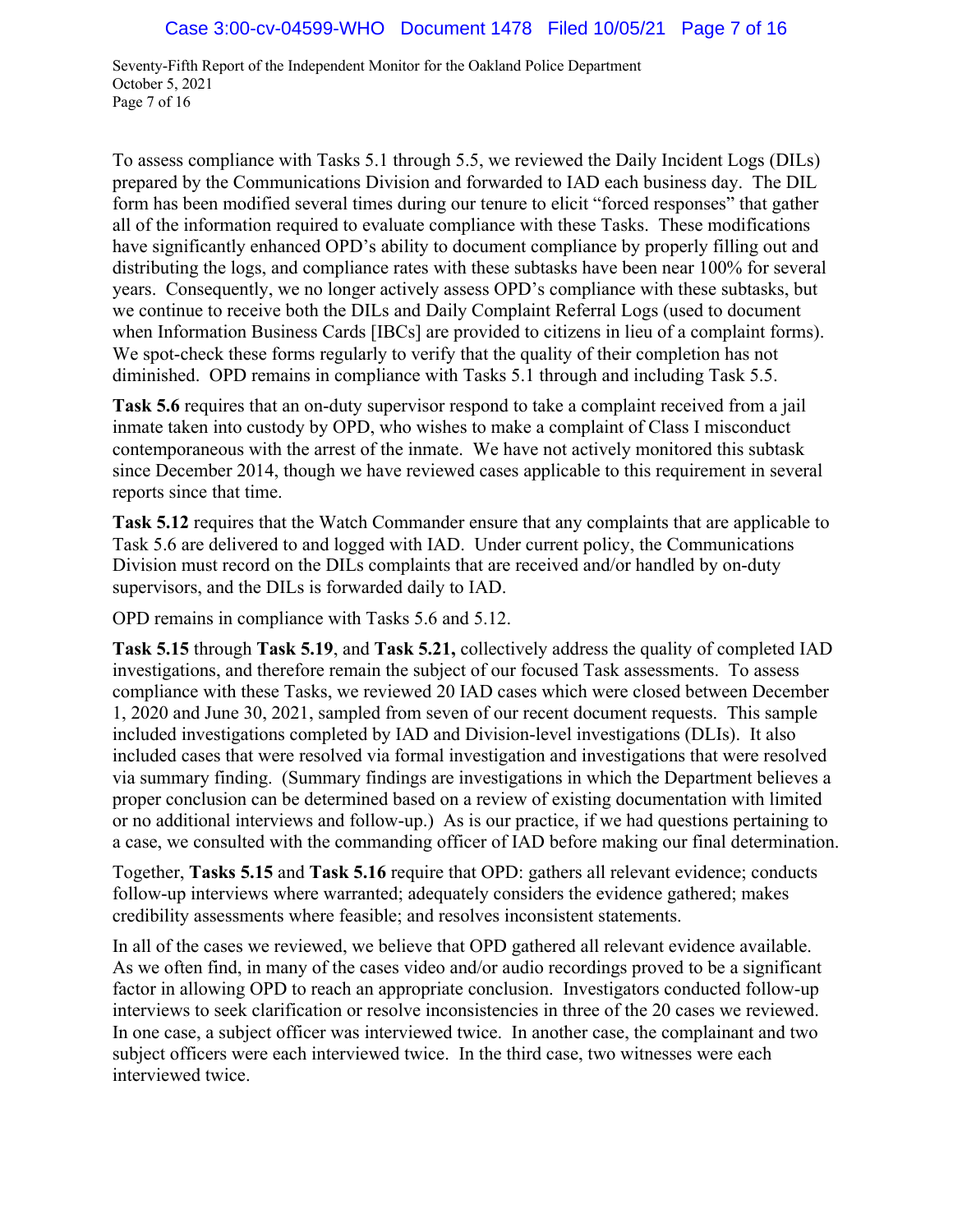Seventy-Fifth Report of the Independent Monitor for the Oakland Police Department October 5, 2021 Page 8 of 16

In one case, we believe that a DLI investigator conducted a telephonic interview of a witness while the witness was on a speakerphone in the presence of the complainant in the case. It further appeared that the witness changed his answer to at least one question after input from the complainant. The separation of witnesses during interviews is an investigative best practice, whether the interview is in person or over the phone.

OPD made credibility assessments for all involved parties in eight of the 20 cases. Eight cases were approved for summary finding; and per policy, investigators are not required to assess the credibility of the involved officers and civilian employees in these instances. Two other cases were closed via informal complaint resolution, or ICR, and these cases do not require credibility assessments. In one case – an internally generated case opened after the arrest of an officer – there were no witnesses interviewed, and the officer resigned after his arrest without being interviewed. No credibility assessments were required.

In one case, OPD failed to conduct a credibility assessment of the complainant. Additionally, the credibility assessments which were completed in this case were boilerplate, all using the same language: the witnesses' "recall of the incident was detailed and consistent with other witnesses and subject officer statements." In fact, the witness and subject officer statements were significantly *inconsistent* with each other, resulting in not sustained findings in the case.

In five cases, complainants and/or witnesses were deemed not credible. In all of these cases, body-worn camera (BWC) footage proved instrumental in reaching a not credible determination. In addition, in one of these cases, the complainant's statement also conflicted with that of a witness, her uncle, who was deemed credible. We agreed with these credibility assessments.

In 14 of the 20 cases we reviewed, OPD resolved inconsistent statements. In 11 of these cases, BWC recordings were available and assisted in the determination. In three others, recorded phone calls were available for review. Four cases resulted in at least one finding of not sustained. Not sustained is an acceptable finding; and by definition, it implies that inconsistencies were not resolved despite investigative efforts. Two additional cases were administratively closed by informal complaint resolution (ICR), negating the need to resolve inconsistent statements.

**Task 5.17** requires that OPD permanently retain all notes generated and/or received by OPD personnel in the case file. OPD personnel document that all investigative notes are contained within a particular file by completing an Investigative Notes Declaration Form. OPD has a sustained history of 100% compliance with this subtask. During this reporting period, the form was again properly completed in all of the cases we reviewed.

**Task 5.18** requires that OPD resolve each allegation in a complaint investigation using the preponderance of the evidence standard. **Task 5.19** requires that each allegation of a complaint is identified and resolved with one of the following dispositions: unfounded; sustained; exonerated; not sustained; or administrative closure. Our sample of 20 cases contained 80 allegations that received dispositions as follows: 29 exonerated; 26 unfounded; eight not sustained; four sustained; and 13 administratively closed (three of these by informal complaint resolution, or ICR).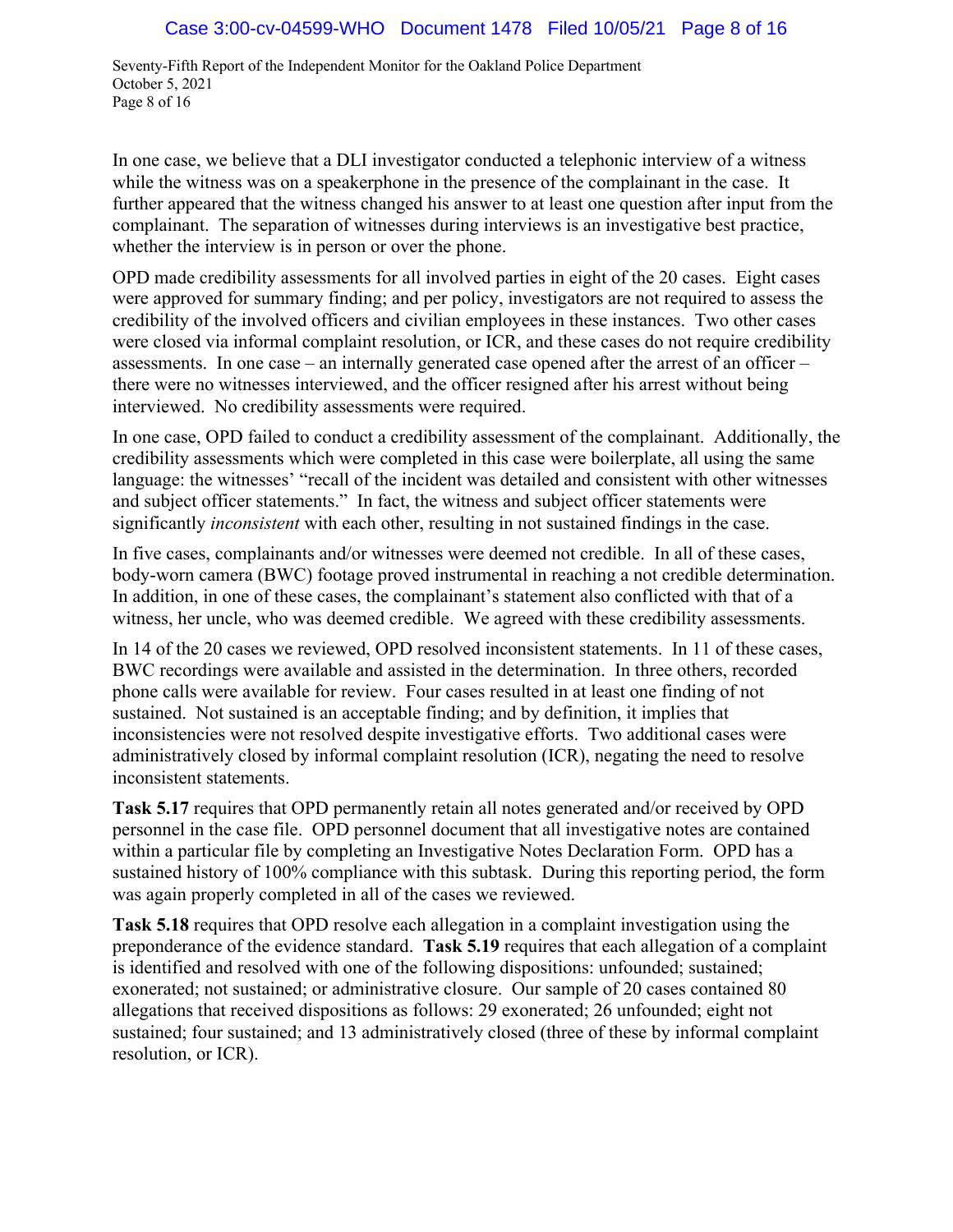Seventy-Fifth Report of the Independent Monitor for the Oakland Police Department October 5, 2021 Page 9 of 16

We disagreed with the finding in one case. During our review of use of force cases, we identified a late body-worn camera (BWC) activation, and as is our practice, we advised OPD of this during a virtual site visit. An OPD lieutenant concurred with our assessment, and issued a detailed Supervisory Note (SNF) to the officer, adequately documenting the late activation and the reason he came to his conclusion. It was subsequently determined that the officer had a prior pattern of this behavior and was ineligible to have this incident handled as a "discovered violation" which can be closed with a SNF, and the case was assigned to IAD.

It should be noted that in this case the officer was working in full uniform as part of an arrest team for an auto burglary suppression operation, and he responded to assist in the apprehension of a suspect who just committed an auto burglary which was witnessed by an undercover officer who was part of the same operation. In his investigation, the IAD investigator went to great lengths to justify his unfounded finding for a late activation and attempted to make the case that the term *prior to* is vague in this section of policy – "Members shall activate the PDRD *prior to* initiating the circumstances…" He used terms such as "almost at the same time" and "almost at a fraction of a second." He also wrote, "It should be noted that the policy only states 'prior to' and there is no amount of calculated time within the policy to articulate what the duration 'prior to' would cover." He therefore concludes that any amount of time – even a fraction of a second – constitutes prior to. He also went to great lengths to identify when the suspect's detention actually occurred, completely ignoring the fact that the officer was specifically working a crime suppression detail and responded to apprehend a suspect in a crime witnessed by an undercover officer on the same detail. The officer should have reasonably known he would be involved in a detention at the moment he responded; that was his assigned role. In summary, both a member of our Team and an OPD command officer had no difficulty determining that there was a late activation in this case; and it is disappointing that an investigator assigned to IAD went to such great lengths to reach a finding favorable for the officer, contrary to the evidence at hand.

**Task 5.20** requires that the IAD Commander review all "filed" cases quarterly to determine whether the conditions that prevented investigation and final disposition have changed. A filed case is defined as an investigation that cannot be presently completed and is pending further developments that will allow completion of the investigation; filed is not a final disposition. Traditionally, as part of our review of this Task, we also reviewed cases that are tolling. OPD defines a tolled case as an administrative investigation that has been held in abeyance in accordance with one of the provisions of Government Code Section 3304. While we are no longer actively assessing this subtask, we note that filed and tolling cases are reviewed with the Chief or her designee during the weekly IAD meetings and are listed by case number on the printed meeting agendas. We receive and review these agendas regularly, and a Monitoring Team member regularly attends these meetings. Additionally, we regularly receive a weekly report listing all tolled cases and all cases approaching their 3304 dates. When we have questions regarding any of the cases in the report, the IAD Commander answers them promptly.

**Task 5.21** requires that any member or employee who is a subject of an internal investigation, as well as any other member or employee on the scene of an incident at which misconduct has been alleged by a complainant, shall be interviewed and a recorded statement taken. However, with the approval of the IAD Commander or his designee, investigators are not required to interview and/or take a recorded statement in all cases. For example, interviews are not needed from a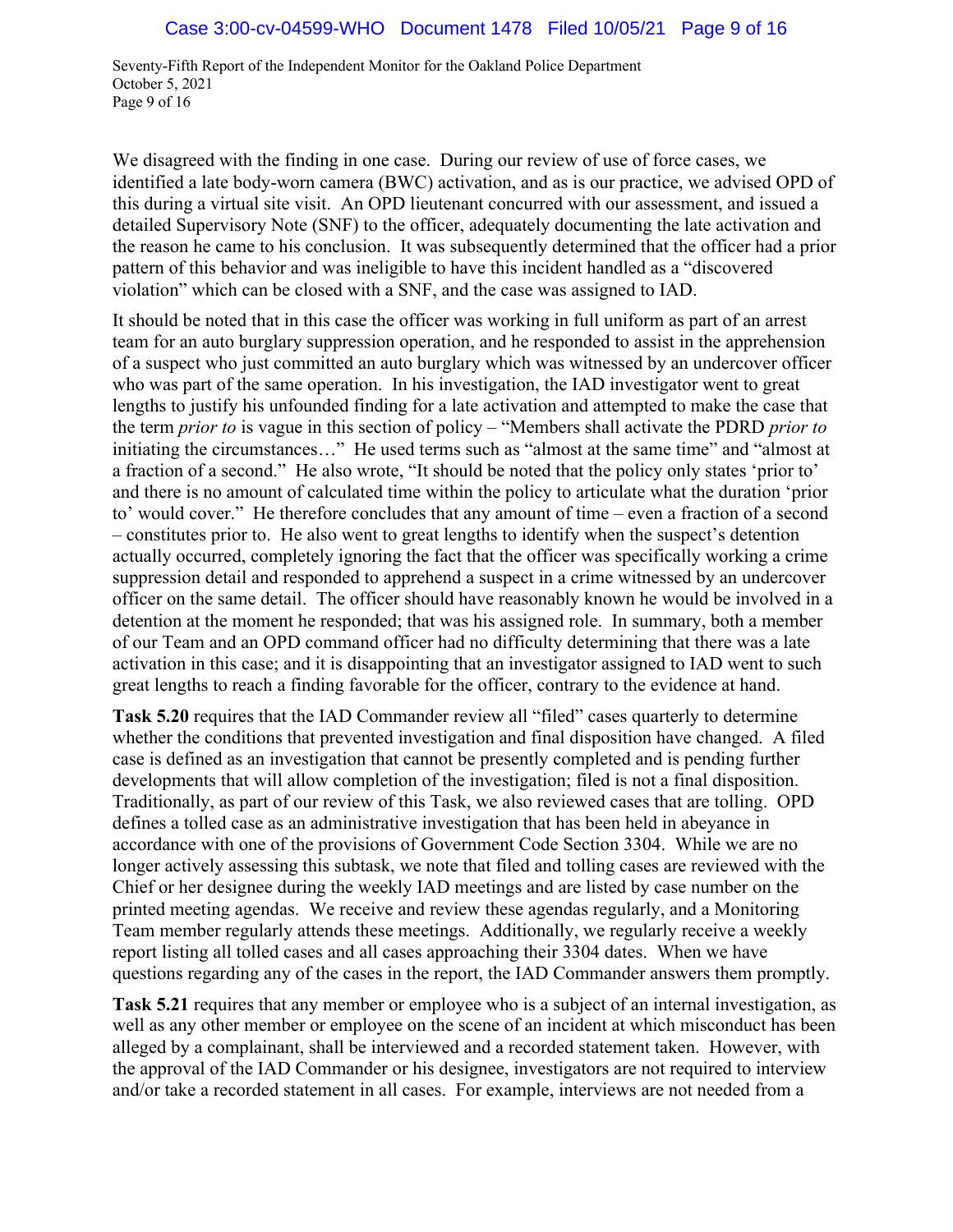Seventy-Fifth Report of the Independent Monitor for the Oakland Police Department October 5, 2021 Page 10 of 16

member or employee who is the subject of a complaint, or who was on the scene of the incident when additional information – beyond that already provided by the existing set of facts and/or documentation – is not necessary to reach appropriate findings and conclusions. Eight of the 20 cases we reviewed were resolved via summary finding, and each case was appropriately approved for such closure. Two other cases were closed via informal complaint resolution, or ICR, negating the need for interviews in these cases.

As is our practice, during our site visits, we will discuss with OPD the case deficiencies that we found.

Quality investigations, to be *quality investigations*, must be conducted within the timelines established by the Court and Department policy. The Internal Affairs Division, as the organization's principal component to ensure Departmental integrity, must be assertive in its detection of individual or group misconduct – as should have been the case in the recent Instagram matter. We will thoroughly evaluate this Task's compliance status in our next assessment upon a closer examination of these other considerations.

| Task 5 compliance status | <b>Deferred</b> |
|--------------------------|-----------------|

## Task 41: Use of Personnel Assessment System (PAS) and Risk Management

### **Requirements:**

*Within 375 days from the effective date of this Agreement, OPD shall develop a policy for use of the system, including supervision and audit of the performance of specific members, employees, supervisors, managers, and OPD units, as well as OPD as a whole.* 

*The policy shall include the following elements:*

- *1. The Chief of Police shall designate a PAS Administration Unit. The PAS Administration Unit shall be responsible for administering the PAS policy and, no less frequently than quarterly, shall notify, in writing, the appropriate Deputy Chief/Director and the responsible commander/manager of an identified member/employee who meets the PAS criteria. PAS is to be electronically maintained by the City Information Technology Department.*
- *2. The Department shall retain all PAS data for at least five (5) years.*
- *3. The Monitor, Inspector General and Compliance Coordinator shall have full access to PAS to the extent necessary for the performance of their duties under this Agreement and consistent with Section XIII, paragraph K, and Section XIV of this Agreement.*
- *4. PAS, the PAS data, and reports are confidential and not public information.*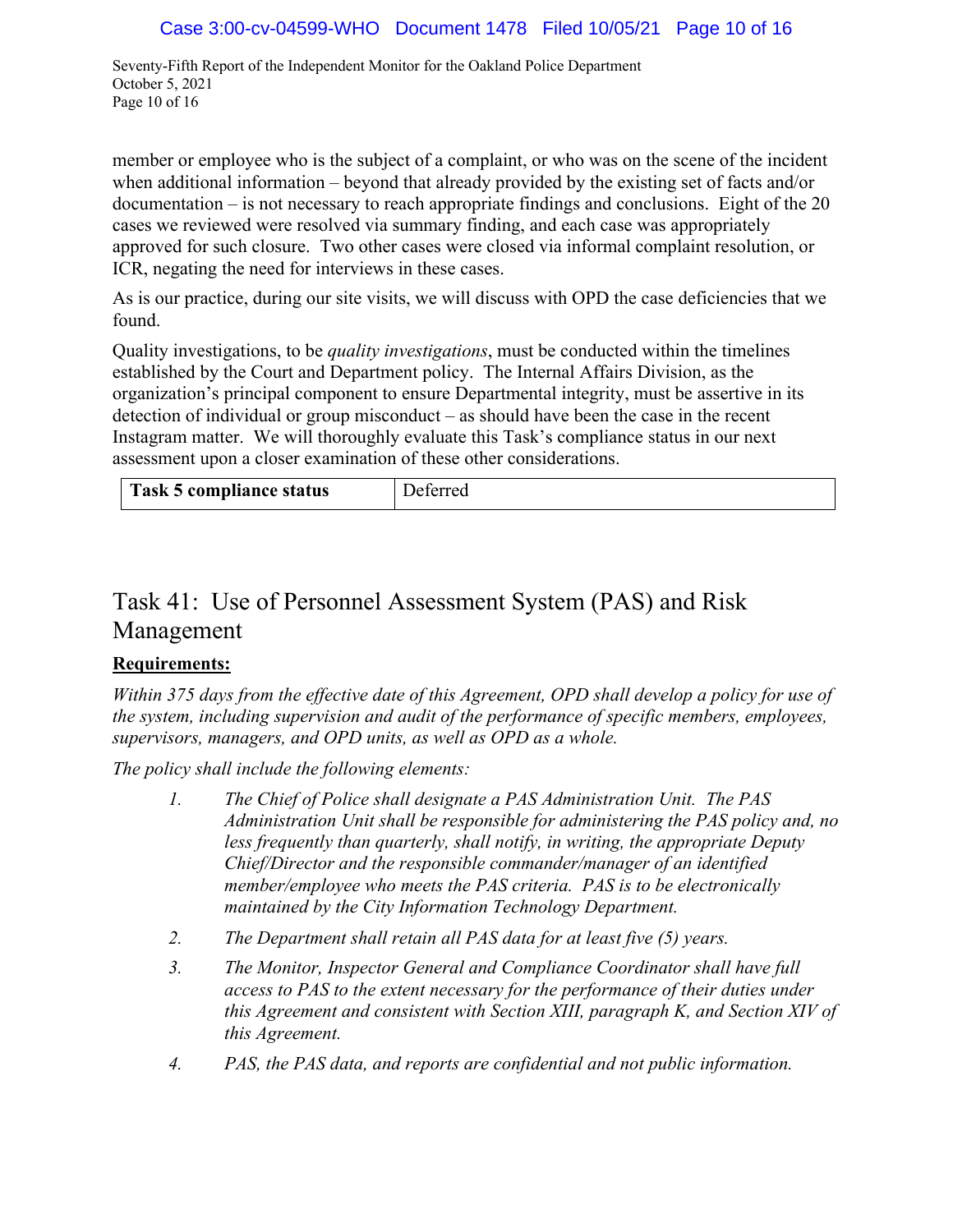Seventy-Fifth Report of the Independent Monitor for the Oakland Police Department October 5, 2021 Page 11 of 16

- *5. On a quarterly basis, commanders/managers shall review and analyze all relevant PAS information concerning personnel under their command, to detect any pattern or series of incidents which may indicate that a member/employee, supervisor, or group of members/employees under his/her supervision may be engaging in at-risk behavior. The policy shall define specific criteria for determining when a member/employee or group of members/employees may be engaging in at-risk behavior.*
- *6. Notwithstanding any other provisions of the PAS policy to be developed, the Department shall develop policy defining peer group comparison and methodology in consultation with Plaintiffs' Counsel and the IMT. The policy shall include, at a minimum, a requirement that any member/employee who is identified using a peer group comparison methodology for complaints received during a 30-month period, or any member who is identified using a peer group comparison methodology for Penal Code §§69, 148 and 243(b)(c) arrests within a 30-month period, shall be identified as a subject for PAS intervention review. For the purposes of these two criteria, a single incident shall be counted as "one" even if there are multiple complaints arising from the incident or combined with an arrest for Penal Code §§69, 148 or 243(b)(c).*
- *7. When review and analysis of the PAS threshold report data indicate that a member/employee may be engaging in at-risk behavior, the member/employee's immediate supervisor shall conduct a more intensive review of the member/employee's performance and personnel history and prepare a PAS Activity Review and Report. Members/employees recommended for intervention shall be required to attend a documented, non-disciplinary PAS intervention meeting with their designated commander/manager and supervisor. The purpose of this meeting shall be to review the member/employee's performance and discuss the issues and recommended intervention strategies. The member/employee shall be dismissed from the meeting, and the designated commander/manager and the member/employee's immediate supervisor shall remain and discuss the situation and the member/employee's response. The primary responsibility for any intervention strategies shall be placed upon the supervisor. Intervention strategies may include additional training, reassignment, additional supervision, coaching or personal counseling. The performance of members/ employees subject to PAS review shall be monitored by their designated commander/manager for the specified period of time following the initial meeting, unless released early or extended (as outlined in Section VII, paragraph B (8)).*
- *8. Members/employees who meet the PAS threshold specified in Section VII, paragraph B (6) shall be subject to one of the following options: no action, supervisory monitoring, or PAS intervention. Each of these options shall be approved by the chain-of-command, up to the Deputy Chief/Director and/or the PAS Activity Review Panel.*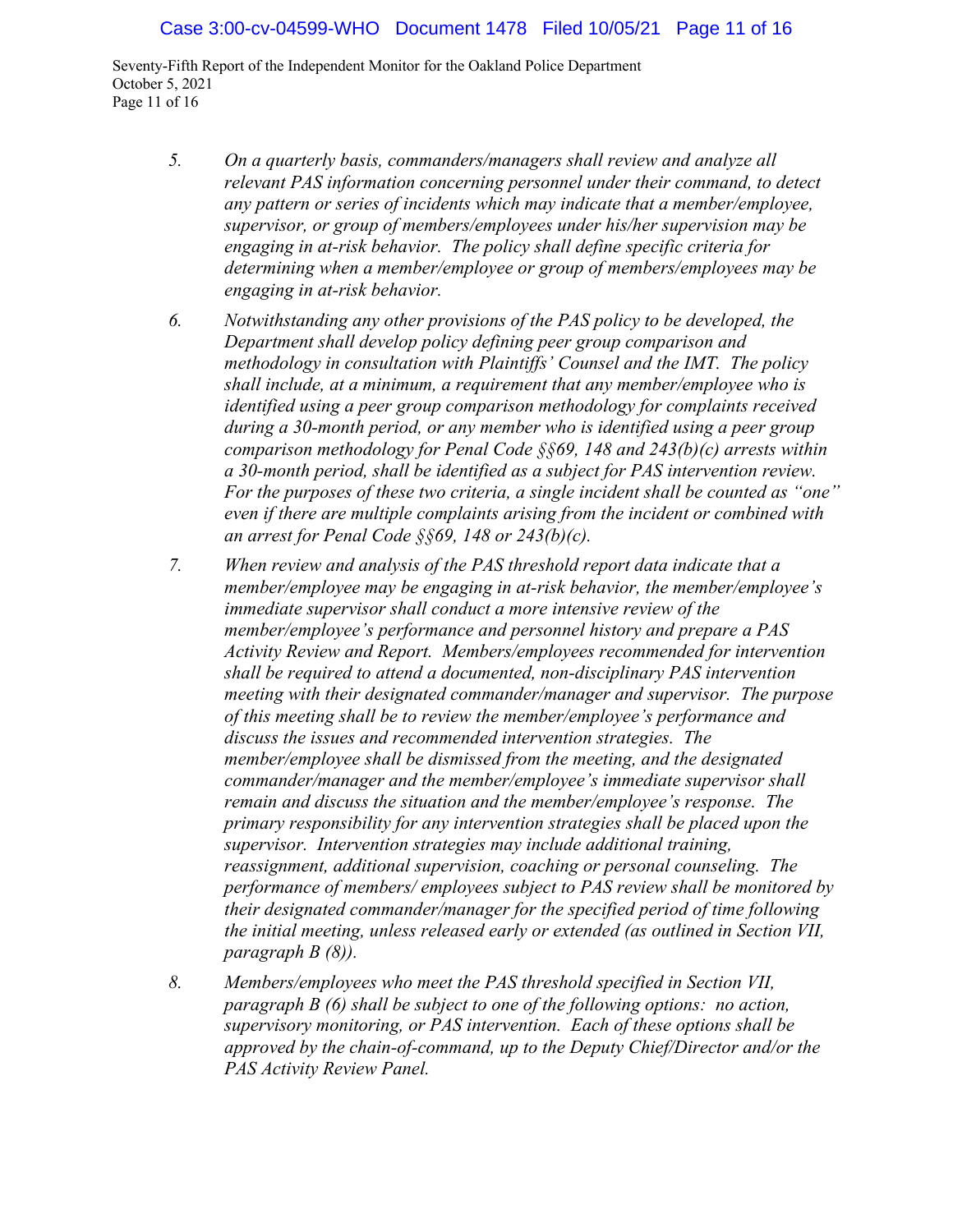#### Case 3:00-cv-04599-WHO Document 1478 Filed 10/05/21 Page 12 of 16

Seventy-Fifth Report of the Independent Monitor for the Oakland Police Department October 5, 2021 Page 12 of 16

> *Members/employees recommended for supervisory monitoring shall be monitored for a minimum of three (3) months and include two (2) documented, mandatory follow-up meetings with the member/employee's immediate supervisor. The first at the end of one (1) month and the second at the end of three (3) months.*

> *Members/employees recommended for PAS intervention shall be monitored for a minimum of 12 months and include two (2) documented, mandatory follow-up meetings with the member/employee's immediate supervisor and designated commander/manager: The first at three (3) months and the second at one (1) year. Member/employees subject to PAS intervention for minor, easily correctable performance deficiencies may be dismissed from the jurisdiction of PAS upon the written approval of the member/employee's responsible Deputy Chief, following a recommendation in writing from the member/employee's immediate supervisor. This may occur at the three (3)-month follow-up meeting or at any time thereafter, as justified by reviews of the member/employee's performance. When a member/employee is not discharged from PAS jurisdiction at the one (1)-year follow-up meeting, PAS jurisdiction shall be extended, in writing, for a specific period in three (3)-month increments at the discretion of the member/employee's responsible Deputy Chief. When PAS jurisdiction is extended beyond the minimum one (1)-year review period, additional review meetings involving the member/employee, the member/ employee's designated commander/manager and immediate supervisor, shall take place no less frequently than every three (3) months.*

- *9. On a quarterly basis, Division/appropriate Area Commanders and managers shall review and analyze relevant data in PAS about subordinate commanders and/or managers and supervisors regarding their ability to adhere to policy and address at-risk behavior. All Division/appropriate Area Commanders and managers shall conduct quarterly meetings with their supervisory staff for the purpose of assessing and sharing information about the state of the unit and identifying potential or actual performance problems within the unit. These meetings shall be scheduled to follow-up on supervisors' assessments of their subordinates' for PAS intervention. These meetings shall consider all relevant PAS data, potential patterns of at-risk behavior, and recommended intervention strategies since the last meeting. Also considered shall be patterns involving use of force, sick leave, line-of-duty injuries, narcotics-related possessory offenses, and vehicle collisions that are out of the norm among either personnel in the unit or among the unit's subunits. Division/appropriate Area Commanders and managers shall ensure that minutes of the meetings are taken and retained for a period of five (5) years. Commanders/managers shall take appropriate action on identified patterns of at-risk behavior and/or misconduct.*
- *10. Division/appropriate Area Commanders and managers shall meet at least annually with his/her Deputy Chief/Director and the IAD Commander to discuss the state of their commands and any exceptional performance, potential or actual performance problems or other potential patterns of at-risk behavior within the*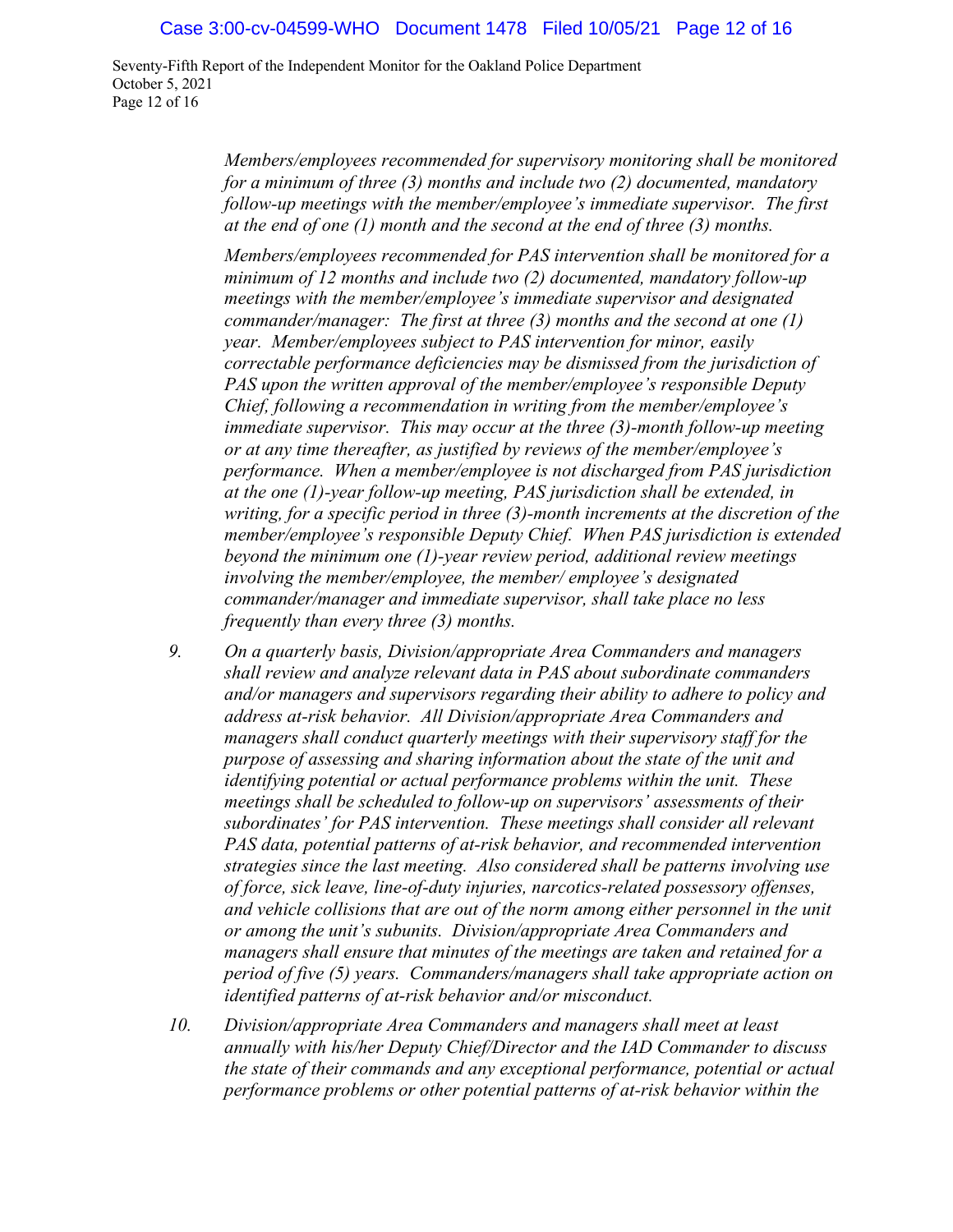Seventy-Fifth Report of the Independent Monitor for the Oakland Police Department October 5, 2021 Page 13 of 16

> *unit. Division/appropriate Area Commanders and managers shall be responsible for developing and documenting plans to ensure the managerial and supervisory accountability of their units, and for addressing any real or potential problems that may be apparent.*

- *11. PAS information shall be taken into account for a commendation or award recommendation; promotion, transfer, and special assignment, and in connection with annual performance appraisals. For this specific purpose, the only disciplinary information from PAS that shall be considered are sustained and not sustained complaints completed within the time limits imposed by Government Code Section 3304.*
- *12. Intervention strategies implemented as a result of a PAS Activity Review and Report shall be documented in a timely manner.*
- *13. Relevant and appropriate PAS information shall be taken into account in connection with determinations of appropriate discipline for sustained misconduct allegations. For this specific purpose, the only disciplinary information from PAS that shall be considered are sustained and not sustained complaints completed within the time limits imposed by Government Code Section 3304.*
- *14. The member/employee's designated commander/manager shall schedule a PAS Activity Review meeting to be held no later than 20 days following notification to the Deputy Chief/Director that the member/employee has met a PAS threshold and when intervention is recommended.*
- *15. The PAS policy to be developed shall include a provision that a member/employee making unsatisfactory progress during PAS intervention may be transferred and/or loaned to another supervisor, another assignment or another Division, at the discretion of the Bureau Chief/Director if the transfer is within his/her Bureau. Inter-Bureau transfers shall be approved by the Chief of Police. If a member/employee is transferred because of unsatisfactory progress, that transfer shall be to a position with little or no public contact when there is a nexus between the at-risk behavior and the "no public contact" restriction. Sustained complaints from incidents subsequent to a member/employee's referral to PAS shall continue to result in corrective measures; however, such corrective measures shall not necessarily result in a member/employee's exclusion from, or continued inclusion in, PAS. The member/employee's exclusion or continued inclusion in PAS shall be at the discretion of the Chief of Police or his/her designee and shall be documented.*
- *16. In parallel with the PAS program described above, the Department may wish to continue the Early Intervention Review Panel.*
- *17. On a semi-annual basis, beginning within 90 days from the effective date of this Agreement, the Chief of Police, the PAS Activity Review Panel, PAS Oversight Committee, and the IAD Commander shall meet with the Monitor to review the operation and progress of the PAS. At these meetings, OPD administrators shall*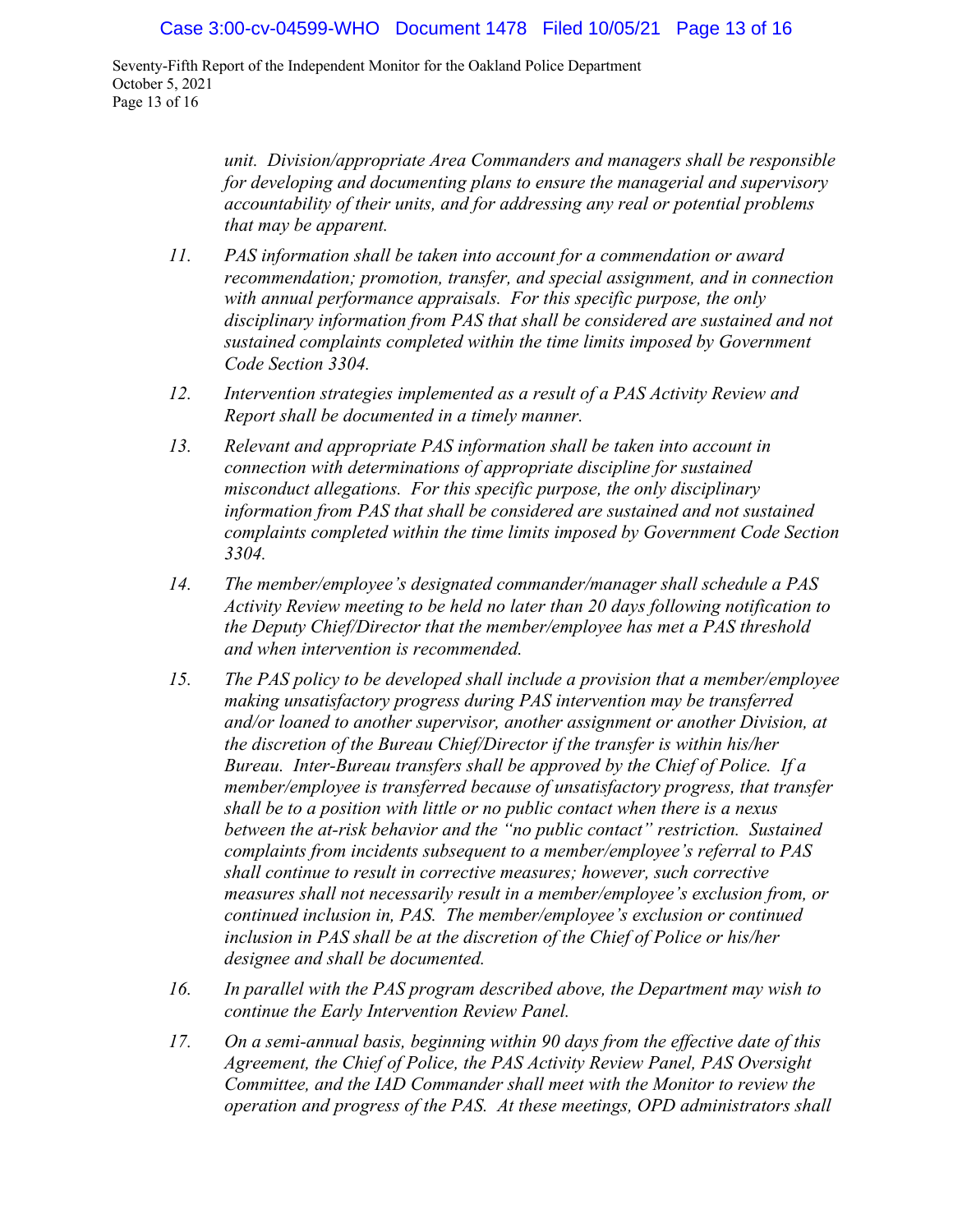Seventy-Fifth Report of the Independent Monitor for the Oakland Police Department October 5, 2021 Page 14 of 16

> *summarize, for the Monitor, the number of members/employees who have been identified for review, pursuant to the PAS policy, and the number of members/employees who have been identified for PAS intervention. The Department administrators shall also provide data summarizing the various intervention strategies that have been utilized as a result of all PAS Activity Review and Reports. The major objectives of each of these semi-annual meetings shall be consideration of whether the PAS policy is adequate with regard to detecting patterns of misconduct or poor performance issues as expeditiously as possible and if PAS reviews are achieving their goals.*

*18. Nothing in this Agreement, and more specifically, no provision of PAS, shall be construed as waiving, abrogating or in any way modifying the Department's rights with regard to discipline of its members/employees. The Department may choose, at its discretion, to initiate the administrative discipline process, to initiate PAS review or to use both processes concurrently or consecutively.*

(Negotiated Settlement Agreement VII. B.)

#### **Relevant Policy:**

OPD revised and issued Departmental General Order D-17, *Personnel Assessment Program,* in November 2013.

#### **Commentary:**

After occasional periods of limited activity with reference to Task 41, there is now significant work being done on a variety of issues relevant to this Task. Vision has been declared by the City's Information Technology Department (ITD) as "fully implemented." The new Bureau of Risk Management is taking shape, the Department is drafting a comprehensive risk management policy, new personnel and other resources for the collection and use of data are in place after a lengthy process, and the Risk Management Meeting process continues to demonstrate its value.

Of course, as always, the devil is in the details, so additional commentary should be useful. In the case of Vision, the City ITD's declaration of victory seems unusual in light of the complexity of IT projects in general; and the complicated history of the PAS database, PRIME, and Vision, in particular. While the Department has made clear progress, there is continuing work. During our recent site meeting, the ongoing work prompted discussion of the need for oversight and audit processes that examine both the completeness and quality of data. The extent to which the system generates information on the use of Vision data was also unclear. That information will allow command staff to assess system usage overall – and by particular, components and members of the Police Department.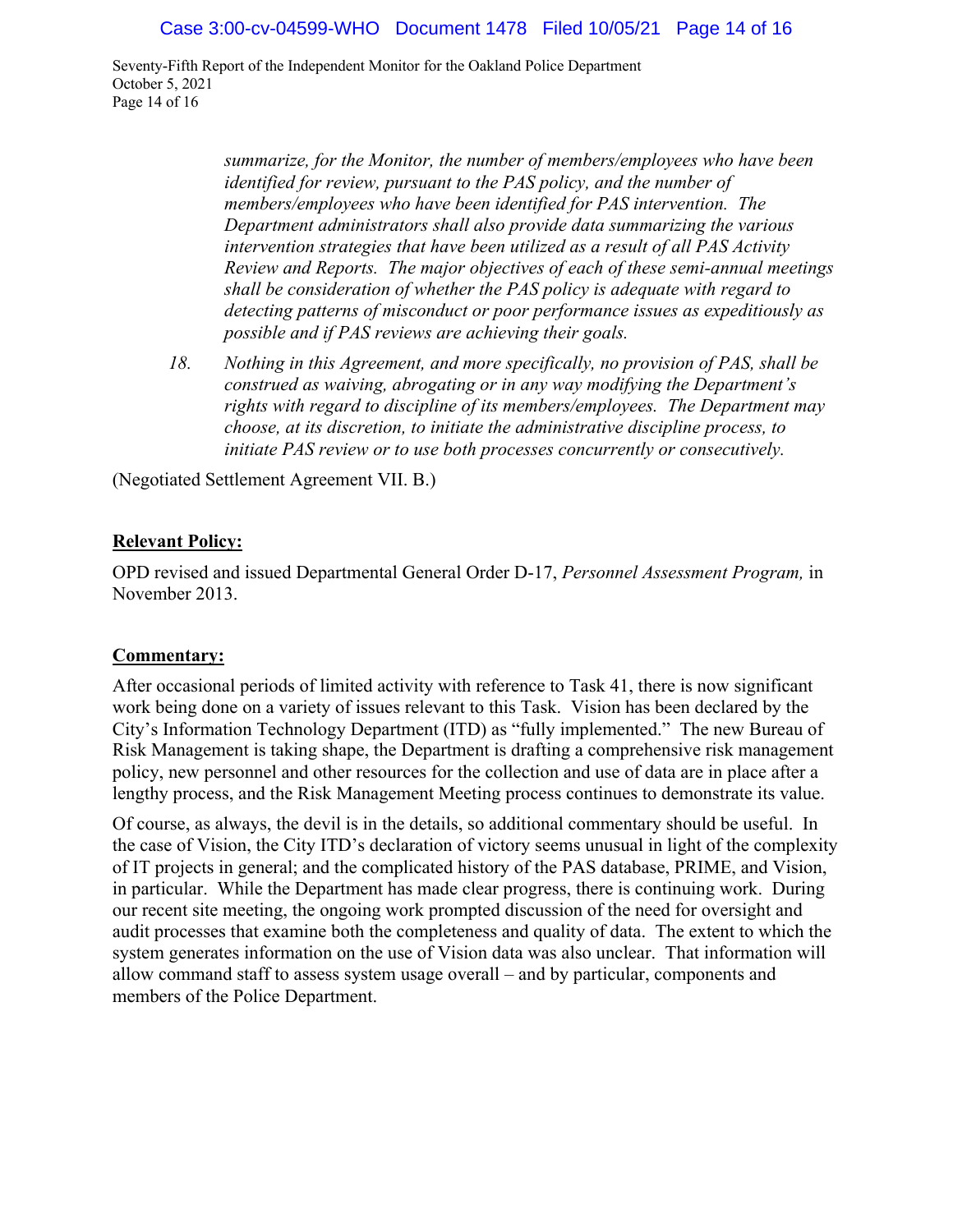Seventy-Fifth Report of the Independent Monitor for the Oakland Police Department October 5, 2021 Page 15 of 16

OPD's most significant innovation relevant to this Task remains the Risk Management Meeting process. We have regularly had the opportunity to observe meetings at all the levels at which they occur – from the larger, Citywide meetings down to the Area levels and specialized units such as Ceasefire. Each level of meeting makes its own contribution. The Citywide meetings provide broad comparisons, while the smaller Area meetings seem most valuable when supervisors are asked to explain patterns in their local data or the activity of individual officers. Preserving the benefits of discussion will continue to be important moving forward.

The Department's Data Manager also adds a potentially valuable resource to Risk Management Meetings. The data regularly used now include summary information on the data elements described in Task 40. A broader approach to analysis is also developing. The Deputy Chief over the Bureau of Risk Management has noted the importance of both defining the concept of risk, and of measuring risk across OPD activity. A first project identifying risk across multiple steps involved in stops by police will examine the nature of any contraband seized, the extent of immediate transfer to jail, and the nature and outcome of any criminal charges resulting from stops.

The Department clearly values the use of data particularly for identifying and managing risk. As the commitment to this has grown, however, the results of analysis have not always been easy to interpret. Most recently, the Department has seen multiple analyses addressing whether or not Departmental discipline procedures resulted in biased outcomes. An early study reported findings of bias while subsequent, more detailed, analyses found mixed results particularly when compared across two years of data. These multiple and different findings raise important questions about how to understand and use data within the Department or a similar setting. In dedicated research settings precise conclusions matter. But precision is less consequential in this case. That is, these findings, regardless of limited strength or consistency, do not negate the appropriateness of interventions such as education or training or other good practices intended to support organizational and societal goals. The Department is right to consider such options.

The best available data are better than no data and can always be improved upon in additional analyses. The Department's commitment to data and analyses is significant and will continue to support rational decision choices. When the goal is management of the Department, particularly for the identification and mitigation of risk, the standard for determining action may not always be driven by highly refined statistical standards. Instead, one should expect analyses to grow stronger, and their implications more clearly supported, over time. The key will be found in the sustained commitment to analysis-driven decision-making.